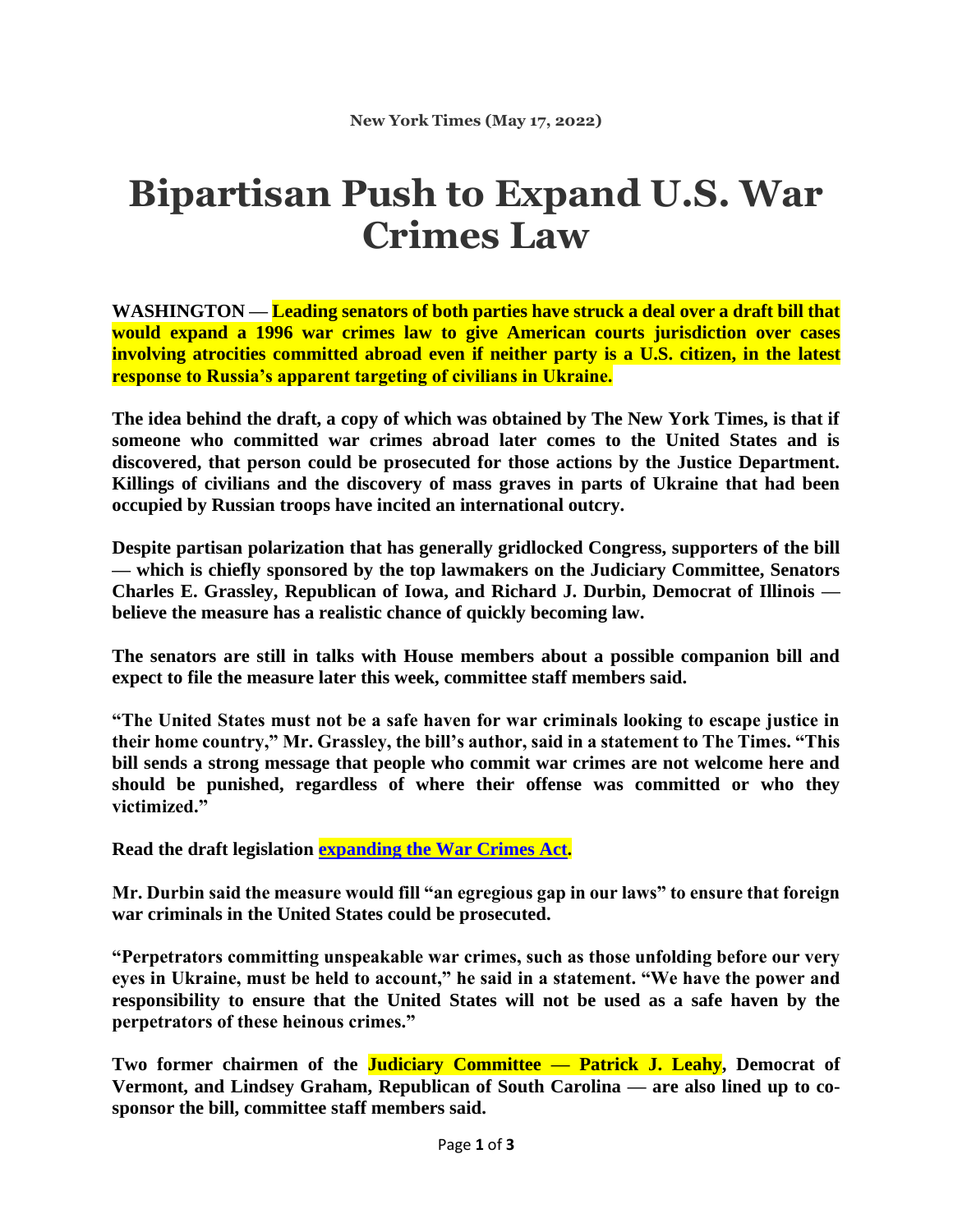**The senators are lobbying their caucuses to support the bill, hoping to pass it by unanimous consent and skip the committee review process.**

**Talks on the topic are less developed in the House, however.**

**Enacted by Congress in 1996, the War Crimes Act incorporates part of the international laws of war into American domestic law. The act made it a crime, prosecutable by the Justice Department, to commit a "grave breach" of the Geneva Conventions of 1949.**

**Grave breaches include willful killing of civilians, torture, biological experiments and "extensive destruction and appropriation of property, not justified by military necessity and carried out unlawfully and wantonly."**

**But while similar laws in other countries, like Germany, provide universal jurisdiction over such offenses, Congress in 1996 limited the reach of the United States. The law covers only instances in which an American is the perpetrator or the victim of a war crime.**

**The bill introduced by Mr. Grassley and Mr. Durbin would eliminate that restriction, making the law cover any situation in which "the offender is present in the United States, regardless of the nationality of the victim or offender." It would also eliminate any statute of limitations on war crimes, so prosecutions could be brought many years later.**

**A House [committee](https://www.congress.gov/104/crpt/hrpt698/CRPT-104hrpt698.pdf) report in 1996 said that the Pentagon and the State Department had both urged Congress to enact a more universal law along the lines of Mr. Grassley and Mr. Durbin's bill. But lawmakers decided that would be unwise, worrying that it would create foreign relations issues.**

**"Domestic prosecution based on universal jurisdiction could draw the United States into conflicts in which this country has no place and where our national interests are slight," the report said.**

**The draft bill tries to address this concern by requiring the attorney general to certify in writing that such a prosecution "is in the public interest and necessary to secure substantial justice."**

**That provision, ensuring a very high-level review of any charges under the law, echoes a safeguard in other laws that could create foreign relations issues, like [statutes](https://www.law.cornell.edu/uscode/text/18/2332) against the [murder](https://www.law.cornell.edu/uscode/text/18/1119) of Americans in another country's jurisdiction.**

**The 1996 report also said that restricting the War Crimes Act to situations involving Americans would not mean that a foreign war criminal discovered in the United States would have impunity, since that person could be extradited to a foreign court with proper jurisdiction for prosecution.**

**Lawmakers at the time cited the examples of the international tribunals the United Nations Security Council had recently set up for war crimes in Rwanda and the former Yugoslavia.**